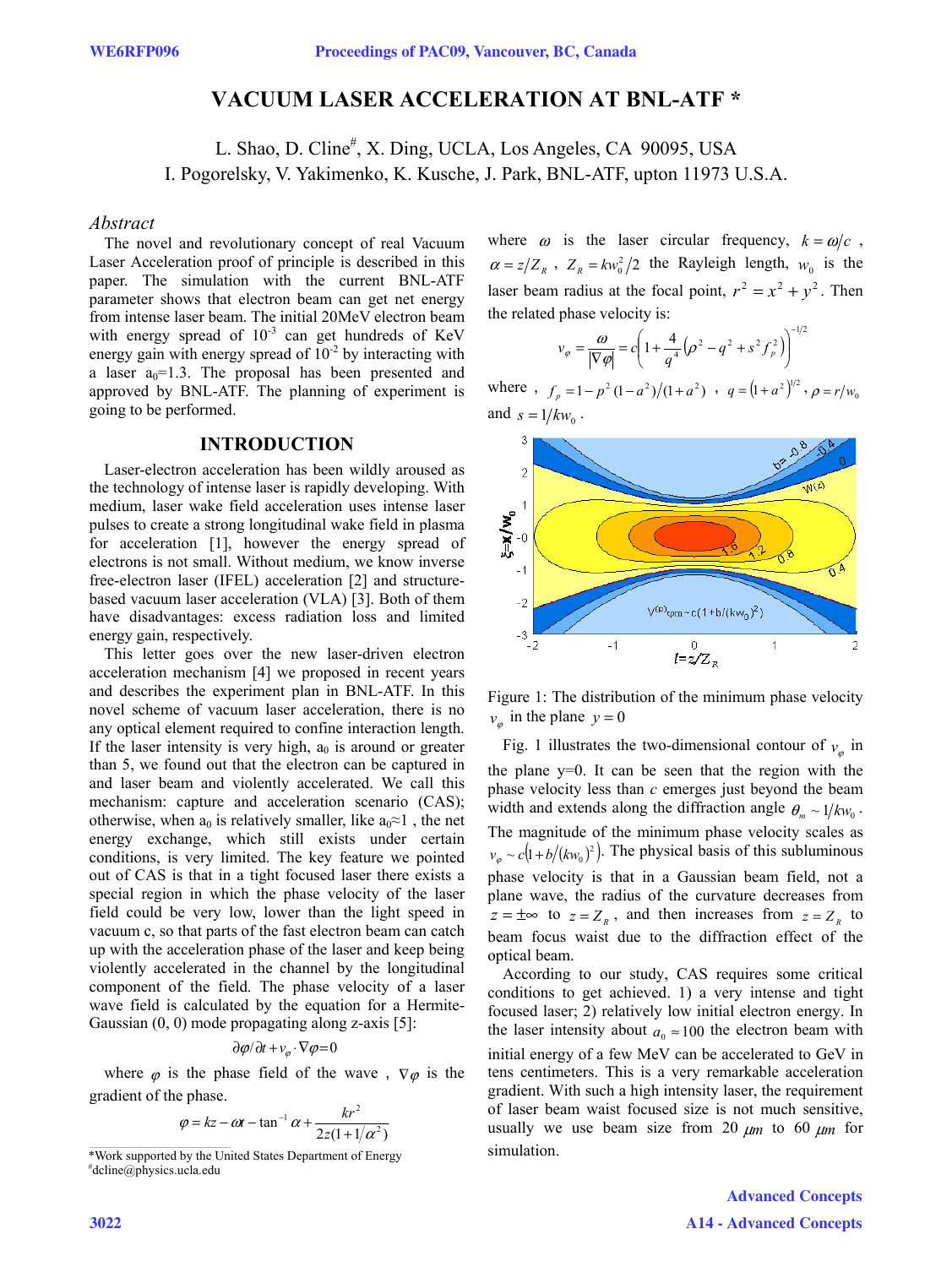Figure 2 shows the scan of different initial laser phase when encountering the electron of a whole wave length. Apparently half wave length for acceleration and half for deceleration. Figure 3 is a typical acceleration case of the spot A in Figure 2, other parameters are the same as Figure 2. In Figure 3 (c) we can obviously see that in the acceleration case the phase slippage between electron and laser becomes very slow after a certain period. This is because of the subluminous low phase velocity feature of tight focused laser beam. In this region, the electron gets chance to catch up with the acceleration phase and be continually accelerated.



Figure 2: laser  $a_0 = 100$ ,  $w_0 = 30 \mu m$ ,  $\lambda = 1 \mu m$ ; electron with the initial energy  $E_0 = 15MeV$ . The final energy of electron versus different initial laser phase.



Figure 3: laser and electron have the same parameters as Fig. 2. (a) is the single electron trajectory along the laser propagation in  $y = 0$  plane; (b) is the energy change; (c) is the phase slippage that electron experiences during interaction.

As we mentioned above that the approximate threshold value of laser intensity is around  $a_0 \approx 5$  in order to accomplish CAS, however with this relative low intensity, the laser is required to focus very tight, such as 20 μ*m*, 30 <sup>μ</sup>*m*; and the initial electron energy is required as low as around 5MeV to get optimal result.



Figure 4: laser focus spot  $w_0 = 20 \mu m$ ,  $\lambda = 1 \mu m$ , initial electron energy  $E_0 = 5MeV$ . Finial energy vs.  $a_0$ .

From the Fig. 4, we can see that the final energy basically changes linearly to one order of  $a_0$ . If the laser intensity is lower than  $a_0 = 5$ , unlike CAS the electron beam can get net energy gain less than in CAS case. In this scheme the electron beam experiences asymmetric field during the interaction. In the focused laser, those electrons catching the acceleration phase close to the center of the laser waist gain more net energy than energy loss while electrons slip to deceleration phase in the far field, because the field close to focus center is stronger than the field far away along the propagating axis. This asymmetric feature is the physical explanation of this kind of acceleration scheme.

#### **STUDY AT BNL-ATF CONDITIONS**

The current situation is that laser intensity is at  $a_0=1.3$ and the gun runs at electron beam energy around 40MeV to 70MeV. In order to perform novel VLA we need to tune the electron beam energy down and upgrade the laser intensity.

The electron beam tuning down to 20MeV in BNL-ATF has been attempted.

The ATF has two SLAC-type S-band linac sections. Basically there are two solutions to obtain a lower-energy beam: one is to adjust the first linac section phasing in acceleration with a larger accelerating gradient but phasing the second linac section in deceleration to obtain a lower energy; and the other is to adjust both linac sections phasing in acceleration but with a lower accelerating gradient. PARMELA code was firstly used to simulate beam energy spectrums for both solutions at 20 MeV, as shown in Figure 5. It shows the second solution can offer a very small energy spread, 0.1%, while the first one offers a large energy spread, 5%. Therefore, the second solution was used to tune the real beam, and it was successfully tuned to the end of the beam line at 20 MeV beam energy. The achieved beam test results at 200 pC are summarized: normalized transverse emittance is below 3.5 μm, energy spread smaller than 0.15%.